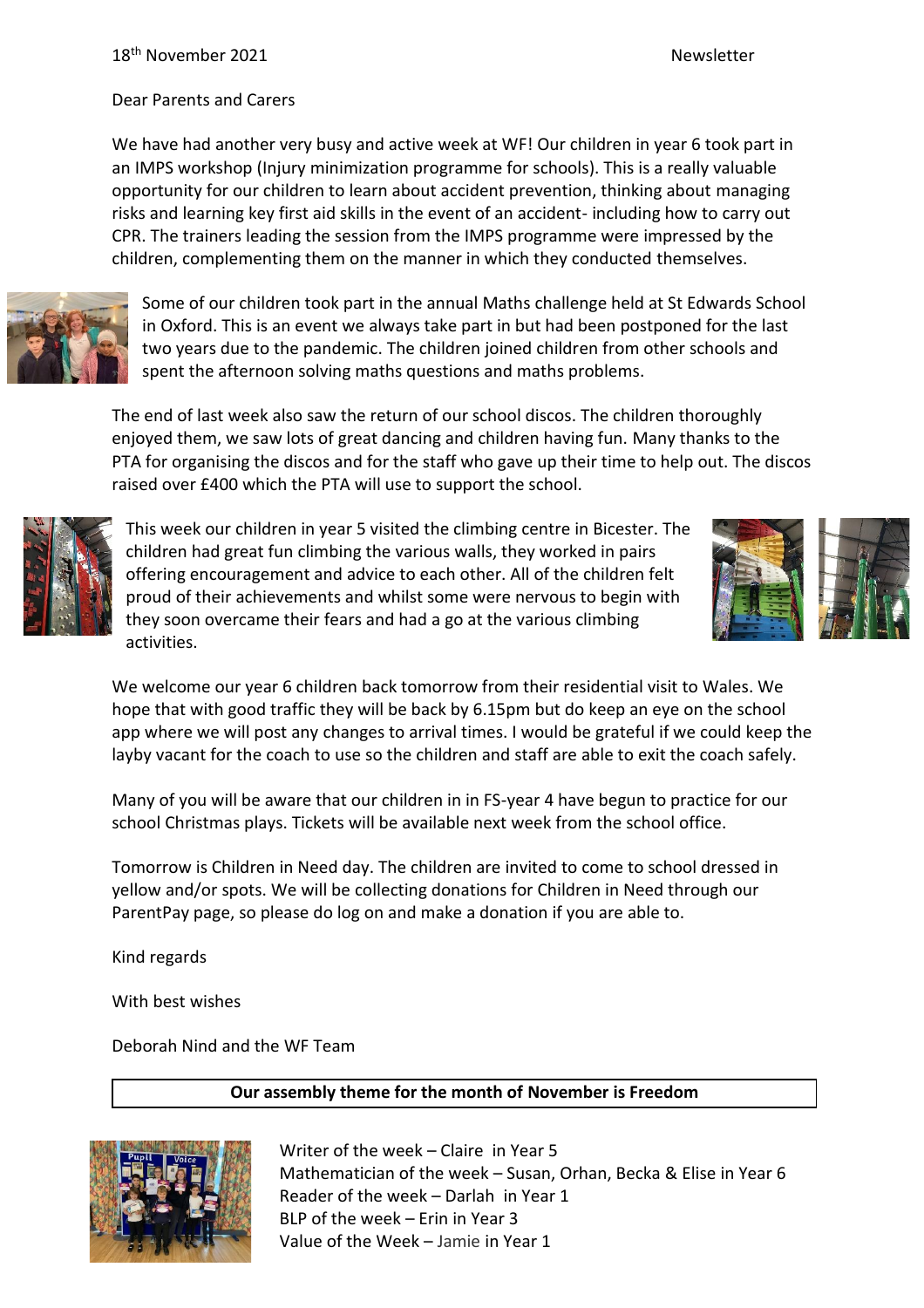# **Celebration of achievements**

This week Georgia in Year 6 has been awarded her Bronze merit arrows. Well done to her for successfully completing a range of activities to a high standard to be awarded her arrow badge.

Congratulations to the following children who have reached their 75 nights of reading at home: Annabel, Harry & Isla in Kestrels. Nathan, Charlie, Nancy, Milly & Nate in Owls.

Congratulations to the following children who have reached their 50 nights of reading at home: Phoebe, Esther & Samar in Kingfishers. Aaron, Isla, Jude, Tilly, Leah &Niko in Nightingales. Elliot, Alex, Alfie, William & Felicity in Swallows. Selina, Maxim, Georgia, Hollie & Toby in Kestrels. Phoebe in Owls. Corey, Ethan C, Evie, &Teddy in Red Kites. Kara, Cora, Orla, Betsy, Aashir, Esme & Claudia in Eagles. Eva & Warren in Sky Larks. Congratulations to the following children who have reached their 25 nights of reading at home: Beatriz & Robert in Red Kites. Josh in Eagles.

#### **Attendance**

School starts at 8.45am, can you please make sure your child is in class by 8.45am, please see below the chart of days lost if children are late.



### **EVERY SCHOOL DAY COUNTS!**

There are only 190 statutory school days in one year and 175 days (weekends and school holidays) available to use for holidays. Parents should avoid taking their children out of school during term time in order to go on holiday.

| <b>Class</b>      | Attendance for 08.11.21 - 12.11.21 |
|-------------------|------------------------------------|
| Eagles            | 98.79%                             |
| Kestrel           | 94.44%                             |
| Kingfishers       | 97.50%                             |
| Nightingales      | 96.15%                             |
| Owls              | 96%                                |
| Peregrine Falcons | 91.25%                             |
| <b>Red Kites</b>  | 90.71%                             |
| Robins            | 94.74%                             |
| Sky Larks         | 99.22%                             |
| <b>Swallows</b>   | 97.20%                             |
| Wrens             | 94.86%                             |
| Total             | 95.53%                             |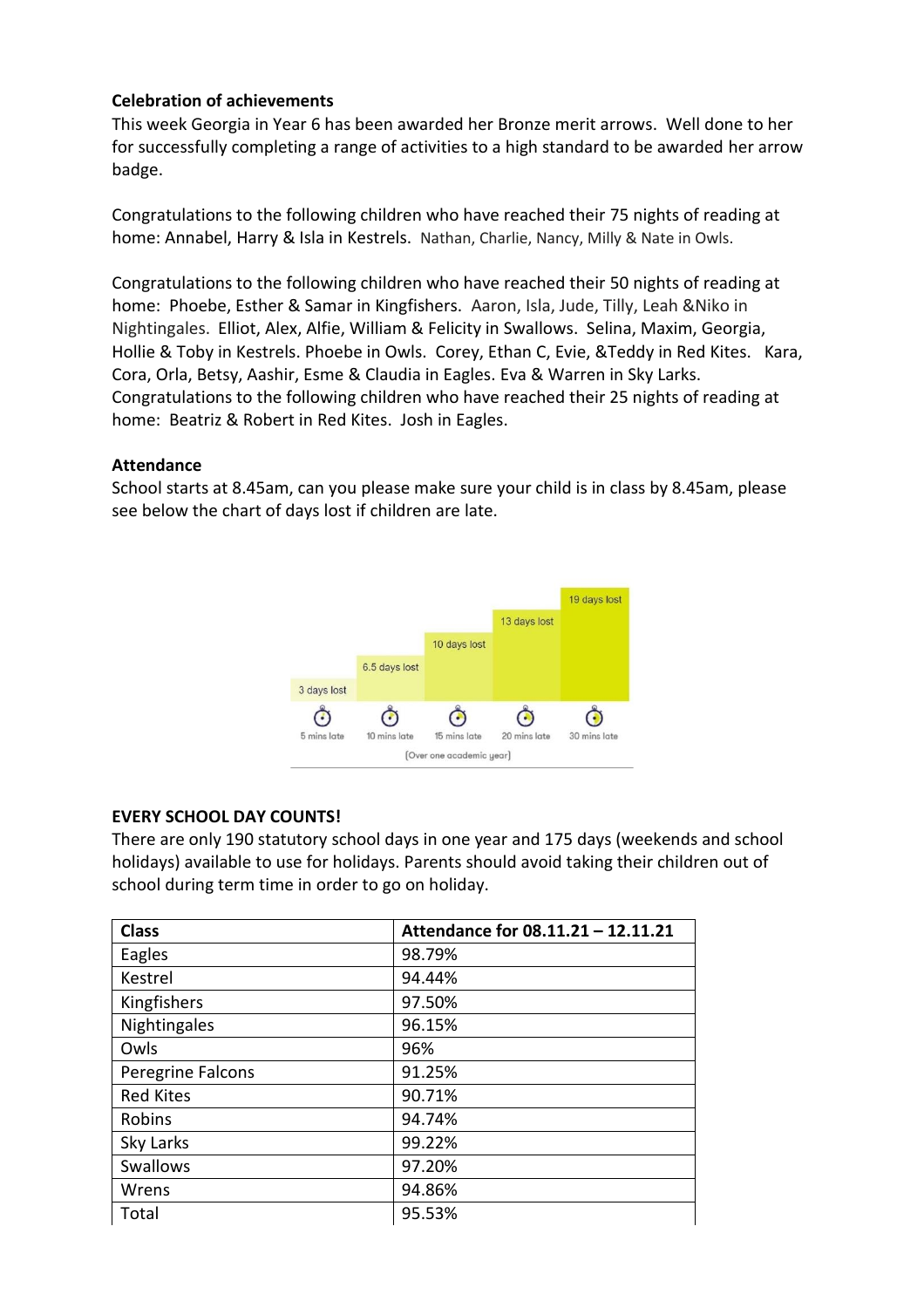### Christmas Play Dates

| 07.12.2021 | Key Stage 1 Christmas Play at 10am                      |
|------------|---------------------------------------------------------|
| 07.12.2021 | Lower Key Stage 2 (Year 3 & 4) Christmas Play at 1.45pm |
| 08.12.2021 | Key Stage 1 Christmas Play at 10am                      |
| 08.12.2021 | Lower Key Stage 2 (Year 3 & 4) Christmas Play at 5.00pm |
| 09.12.2021 | Foundation Stage Christmas Play at 9.45am               |
| 09.12.2021 | Key Stage 1 Christmas Play at 2pm                       |
| 09.12.2021 | Lower Key Stage 2 (Year 3 & 4) Christmas Play at 5.00pm |

## **Christmas Play Tickets**

Christmas play tickets for the plays will be available to purchase at the office from Monday  $22<sup>nd</sup>$  November. Tickets are £2.50 each purely to cover the cost of hiring lights and play licences.

**Every child has an allocation of 2 tickets each, this year we reducing the numbers in the audience but have increased the number of performances, so every parent will have the opportunity watch their child's play, this is due to Health & Safety guidelines and entrance is strictly ticket only. If a child in our school has a sibling in the play, they will get the chance to watch that play in school.**

## **Children's Christmas Shopping Day**

Each year we hold two non-uniform days on the Fridays leading up to Christmas to support this event.

## **1st Non-uniform Day: Friday 26th November (in exchange for a female gift) 2nd Non-uniform Day: Friday 3rd December (in exchange for a male gift)**

On each of these non-uniform days we ask for the children to bring in a gift suitable for a parent, carer, sibling, grandparent or anyone they decide they want to buy for. We have asked for it to be male and female gifts however chocolates, biscuits, sweets are ideal! Other ideas include items such as toiletries, socks, mugs, gloves, games...anything you would like to receive. (no alcoholic gifts please!) These are to be brought into their classrooms and will then be checked, sorted and stored until the shopping event. Please can we ask that these are new, unopened and in date where applicable.

# **Shopping Day: Tuesday 14th December**

On the actual shopping day, we ask for your child to bring in £2 and to hand to their teacher, please put it in an envelope with their name on if possible, to avoid cash handling. This allows them to buy 2 gifts for whoever they choose. They will choose their gifts from a class selection and they will then wrap and label their gifts to come home with them. We hope this answers some questions but if not please email williamfletcherschoolpta@gmail.com The children thoroughly enjoy choosing the gifts themselves, the wrapping and the surprise for the recipients.

### **Key dates:**

**Friday 26th November** - non-uniform day in exchange for female gift **Friday 3rd December** - non-uniform day in exchange for a male gift **Tuesday 14th December** - Christmas Shopping Day **Wednesday 15th December** - Class Christmas Parties **Thursday 16th December** - Christmas School Lunch **Friday 17th December** - Carol Service for Key Stage 1 & 2

# **Message from Eynsham Rotary Club**

Santa and his sleigh with elves will be at Yarnton village hall carpark on Tuesday December 7th at 5pm till 7pm. music and lights.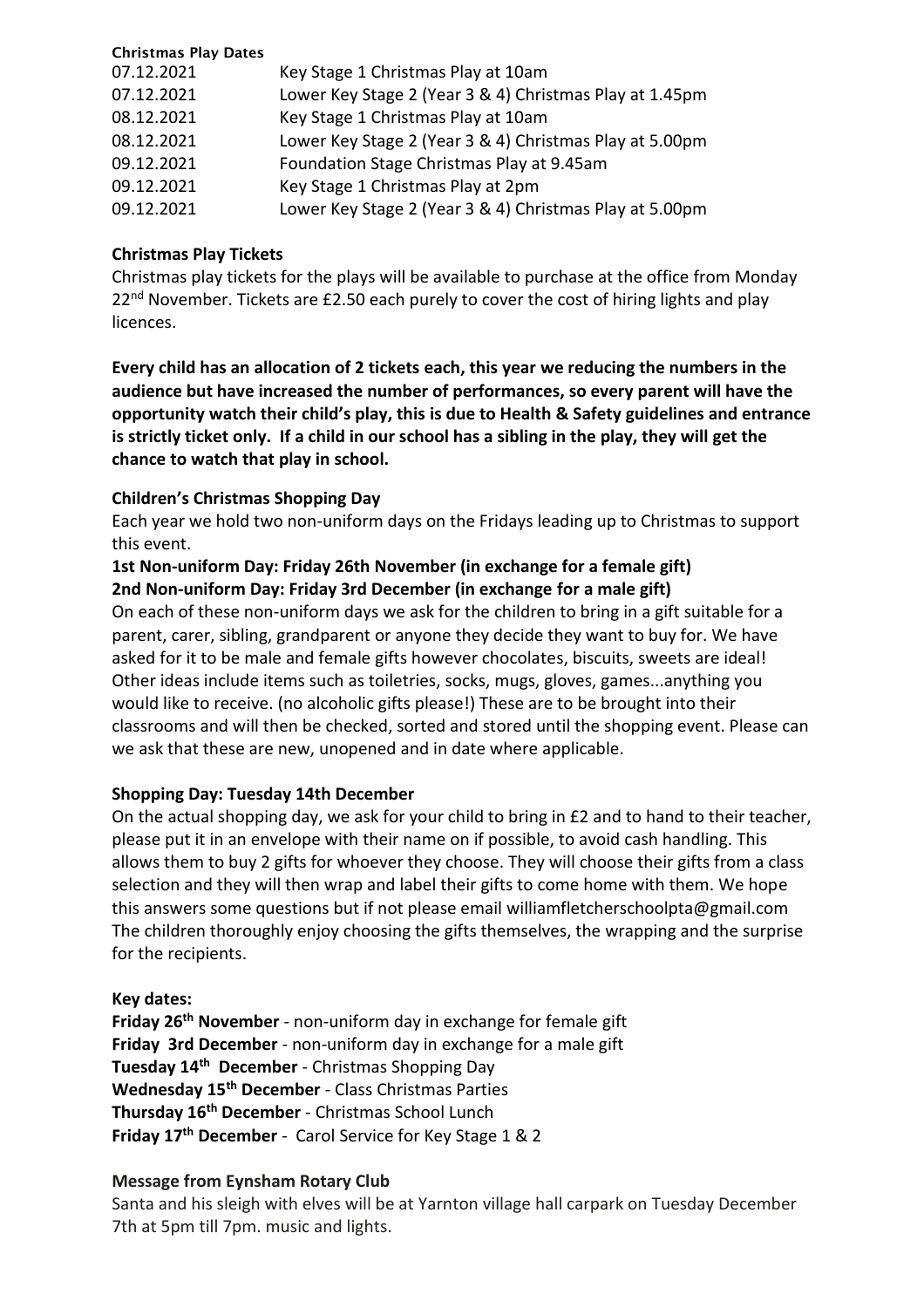### **News from the PTA**

A big thank you to everyone that came along and supported the Autumn Discos last Friday. We raised an amazing £426.11.

The next PTA meeting is booked in for next Tuesday 23rd November, 7.30pm in the school hall. Everyone welcome!

The first non uniform day is next Friday 26th November, this is in exchange for a female gift for the Christmas shopping day. Please leave the gift with your child's teacher at drop off.

## **Parenting Smart Website**

Please see link below for a new Parenting Smart website – it is a free online resource featuring practical advice and tried and tested tips for parents and carers of primary school age children.

https://parentingsmart.place2be.org.uk/?utm\_source=Sprint1&utm\_medium=email&utm\_c ampaign=parenting-smart

| <b>Forthcoming Dates</b>                     |                                                                       |
|----------------------------------------------|-----------------------------------------------------------------------|
| November 2021                                |                                                                       |
| $15.11.21 - 19.11.21$                        | Year 6 Glasbury visit                                                 |
| 18.11.21                                     | Children in Need - non uniform come in dressed in Yellow and/ or      |
| spots to celebrate Children in Need day      |                                                                       |
| 26.11.21                                     | Non Uniform Day in exchange for a female gift (for the Christmas      |
| Shopping Event)                              |                                                                       |
| December 2021                                |                                                                       |
| 03.12.2021                                   | Non Uniform Day in exchange for a male gift (for the Christmas        |
| Shopping Event)                              |                                                                       |
| 07.12.2021                                   | Key Stage 1 Christmas Play at 10am                                    |
| 07.12.2021                                   | Lower Key Stage 2 (Year 3 & 4) Christmas Play at 1.45pm               |
| 08.12.2021                                   | Key Stage 1 Christmas Play at 10am                                    |
| 08.12.2021                                   | Lower Key Stage 2 (Year 3 & 4) Christmas Play at 5.00pm               |
| 09.12.2021                                   | Foundation Stage Christmas Play at 9.45am                             |
| 09.12.2021                                   | Key Stage 1 Christmas Play at 2pm                                     |
| 09.12.2021                                   | Lower Key Stage 2 (Year 3 & 4) Christmas Play at 5.00pm               |
|                                              | Year 5 & 6 are doing a summer play in term 6                          |
| 10.12.2021                                   | Learning cards go home                                                |
| 13.12.2021                                   | Learning cards returned to school                                     |
| 14.12.2021                                   | <b>Christmas Shopping Day</b>                                         |
| 15.12.2021                                   | <b>Class Christmas Parties</b>                                        |
| 16.12.2021                                   | Christmas School Lunch                                                |
| 17.12.2021                                   | Carol Service for Key Stage 1 & 2                                     |
| 17.12.2021                                   | Term 2 ends                                                           |
| William Fletcher School Term Dates 2021/2022 |                                                                       |
|                                              | Term 2                                                                |
|                                              | Tuesday 2 <sup>nd</sup> November to Friday 17 <sup>th</sup> December  |
|                                              | Monday 1 <sup>st</sup> November INSET Day                             |
|                                              | Term 3                                                                |
|                                              | Wednesday 5 <sup>th</sup> January to Friday 18 <sup>th</sup> February |
|                                              | Tuesday 4 <sup>th</sup> January INSET                                 |
|                                              | Term 4                                                                |
|                                              | Monday 28 <sup>th</sup> February to Friday 8 <sup>th</sup> April      |

#### **Term 5**

Monday 25<sup>th</sup> April to Friday 27<sup>th</sup> May